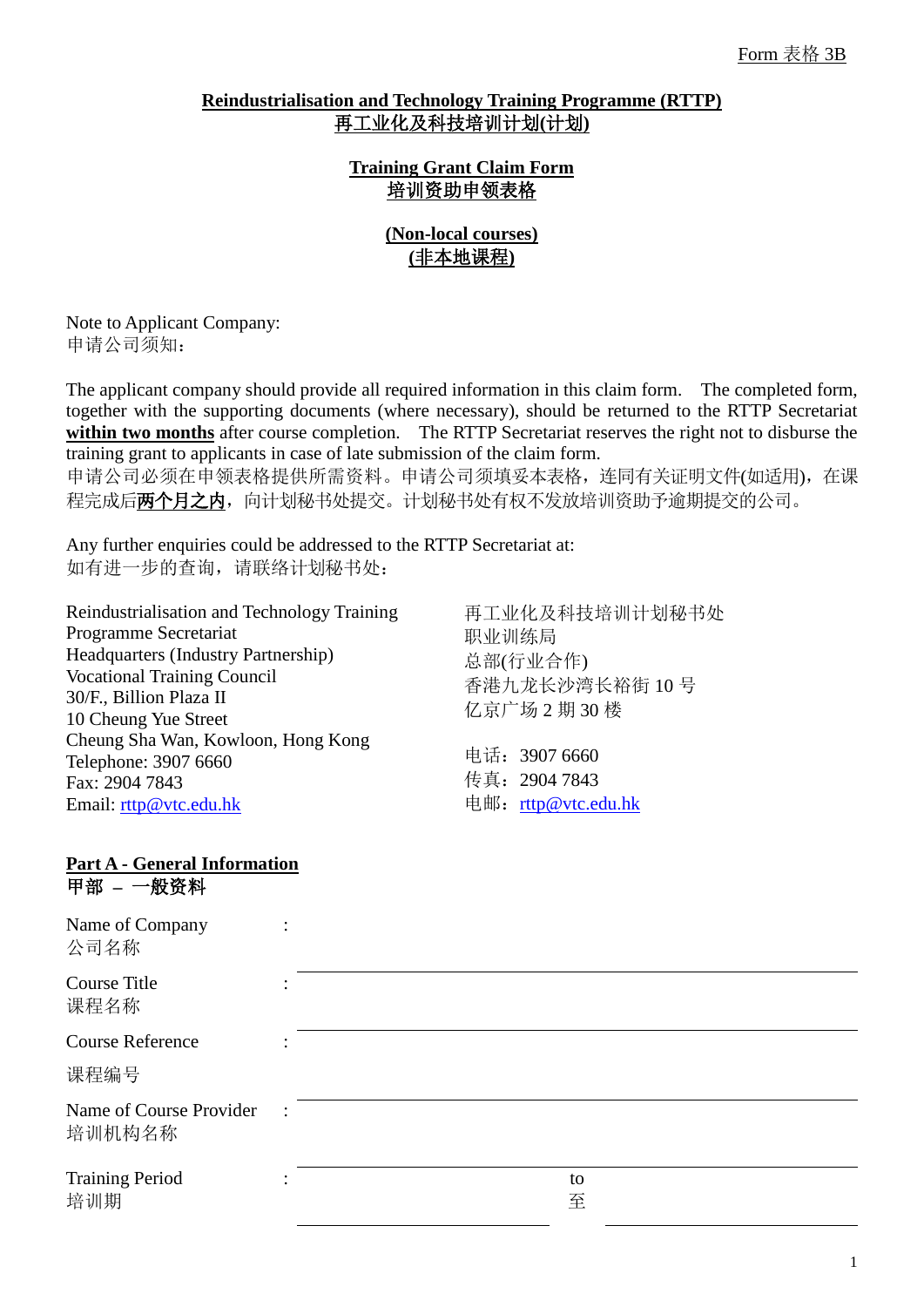# **Part B – Information of Trainee(s) Having Attended the Course (Please use additional sheets if necessary)**

乙部 **–** 参与培训学员资料 **(**请按需要另夹附页**)**

|    | Name of Trainee(s) | HKID No. | Cost of Return<br>passage<br>来回旅费 | Subsistence<br>Allowance<br>膳宿津贴 | Please tick the box if trainee(s)<br>has/have applied for partial<br>advance payment of training |
|----|--------------------|----------|-----------------------------------|----------------------------------|--------------------------------------------------------------------------------------------------|
|    | 学员姓名               | 身分证号码    | (HK\$)<br>(港币\$)                  |                                  | grant<br>如学员曾申请预先发放部分培<br>训资助,请在方格内填上√号                                                          |
| 1. |                    |          |                                   |                                  |                                                                                                  |
| 2. |                    |          |                                   |                                  |                                                                                                  |
| 3. |                    |          |                                   |                                  |                                                                                                  |
| 4. |                    |          |                                   |                                  |                                                                                                  |
| 5. |                    |          |                                   |                                  |                                                                                                  |

## **Part C - Supporting Documents** (Please tick as appropriate.) 丙部 **–** 证明文件 **(**请选取适当空格**)**

I confirm that the following has been attached. 本人确认下列所选取的文件已夹附。

# Public Course

公开课程

Confirmation of Training Completion and Payment (Public Course) (Form 4A) 完成培训及付费确认通知书(公开课程)(表格 4A)

Training Report of each trainee (Form 5) 每名学员的培训报告(表格 5)

Confirmation of receipt of subsistence allowance of each by trainee\* (Form 6) 每名学员的膳宿津贴确认书\*(表格 6)

Original of the return passage boarding pass(es)/ $t$ icket(s)\* 来回登机证/旅票的正本\*

Certified true copy of receipts for the return passage ticket(s)\* 来回旅票已核证的收据副本\*

> OR 或